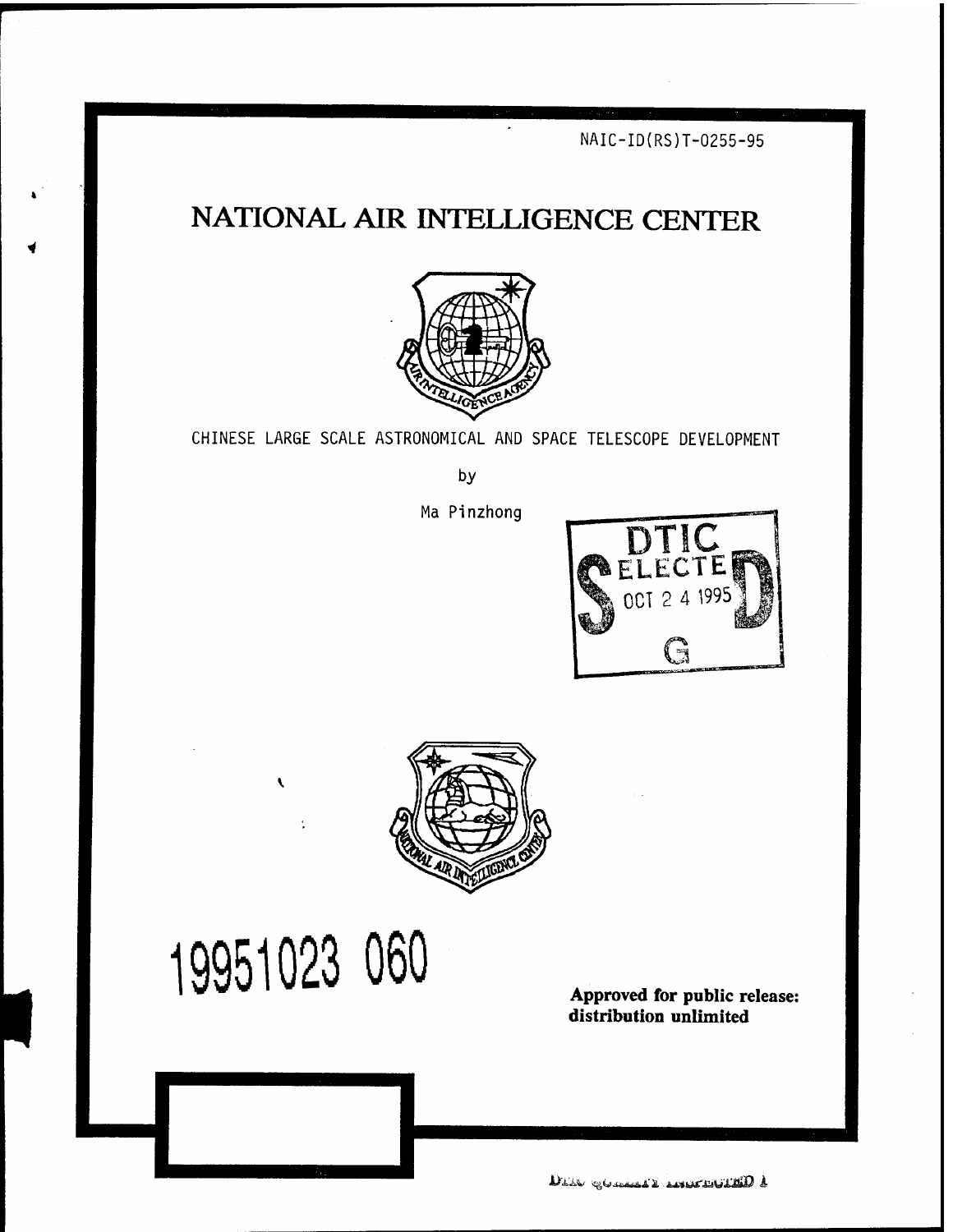**HUMAN TRANSLATION**<br>0255-95 11 September 1995 NAIC-ID(RS)T-0255-95

MICROFICHE NR:  $95$ COOO 568

CHINESE LARGE SCALE ASTRONOMICAL AND SPACE TELESCOPE DEVELOPMENT

By: Ma Pinzhong

English pages: 15

Source: Wo Guo Da Xing Tian Wen Yu Kong Jian Wang Yuan Jin G1993 No. 12; pp. 7-10

Country of origin: China Translated by: SCITRAN F33657-84-D-0165

Requester: NAIC/TASC/Lt Shaun M. McMahon Approved for public release: distribution unlimited.

| THIS TRANSLATION IS A RENDITION OF THE ORIGINAL   PREPARED BY:<br>FOREIGN TEXT WITHOUT ANY ANALYTICAL OR EDITO- I                                                                                                                                                   |  |
|---------------------------------------------------------------------------------------------------------------------------------------------------------------------------------------------------------------------------------------------------------------------|--|
| RIAL COMMENT STATEMENTS OR THEORIES ADVO-   TRANSLATION SERVICES<br>CATED OR IMPLIED ARE THOSE OF THE SOURCE AND   NATIONAL AIR INTELLIGENCE CENTER<br>DO NOT NECESSARILY REFLECT THE POSITION OR   WPAFB, OHIO<br>OPINION OF THE NATIONAL AIR INTELLIGENCE CENTER. |  |

**NAIC-**  $ID(RS)T-0255-95$  **Date** 11 September 1995

 $\mathbf{v}^{(i)}$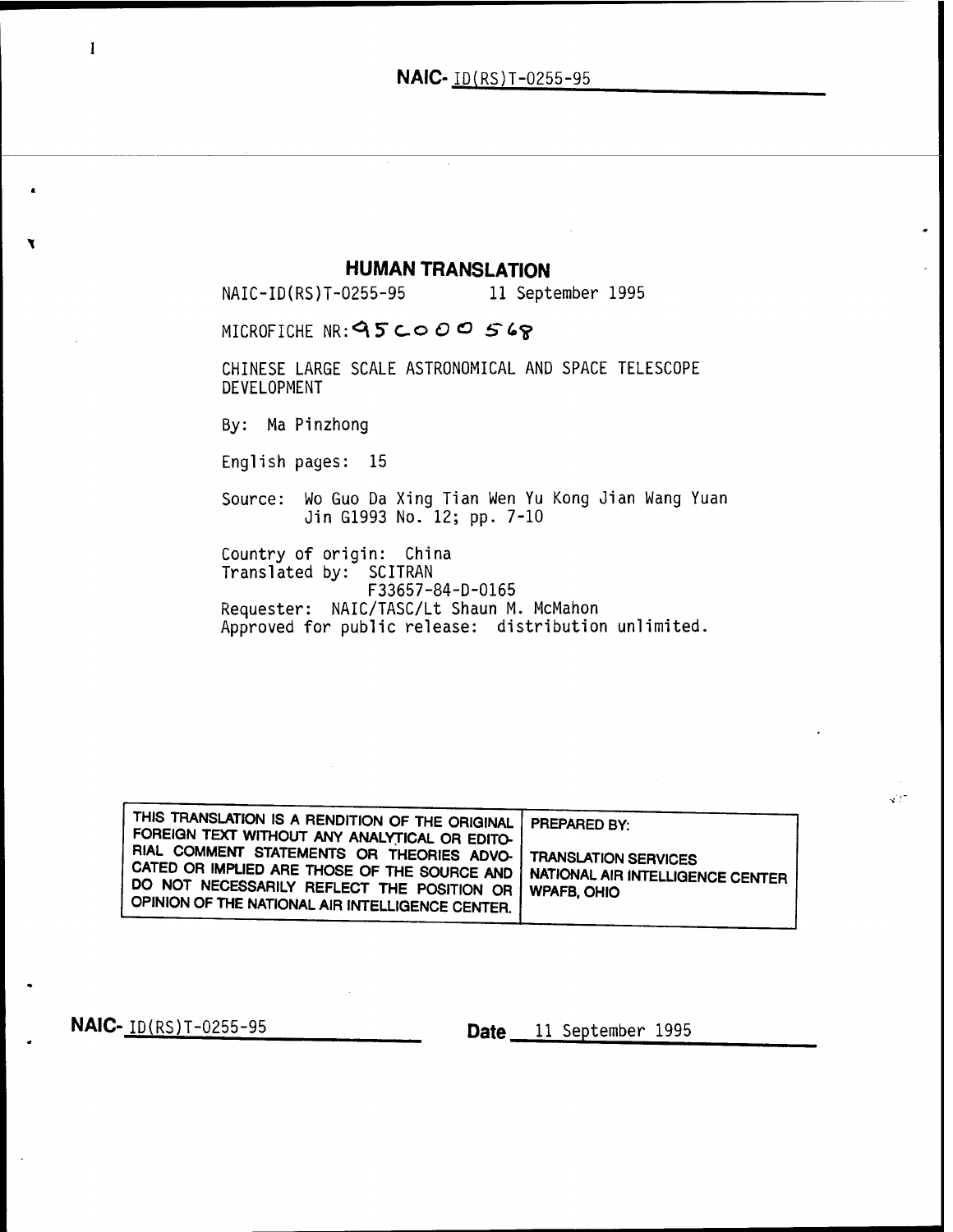### **GRAPHICS DISCLAIMER**

**All figures, graphics, tables, equations, etc. merged into this translation were extracted from the best quality copy available,**

 $\mathcal{I}^{\pm}$ 

 $\lambda$ 

 $\overline{\mathbb{E}(\mathcal{A})}$  ,  $\overline{\mathbb{E}(\mathcal{A})}$ 

| Accesion For                                           |                         |  |  |  |
|--------------------------------------------------------|-------------------------|--|--|--|
| NTIS CRA&I<br>DTIC TAB<br>Unannounced<br>Justification |                         |  |  |  |
| By                                                     | Distribution /          |  |  |  |
|                                                        | Availability Codes      |  |  |  |
| Dist                                                   | Avail and or<br>Special |  |  |  |
|                                                        |                         |  |  |  |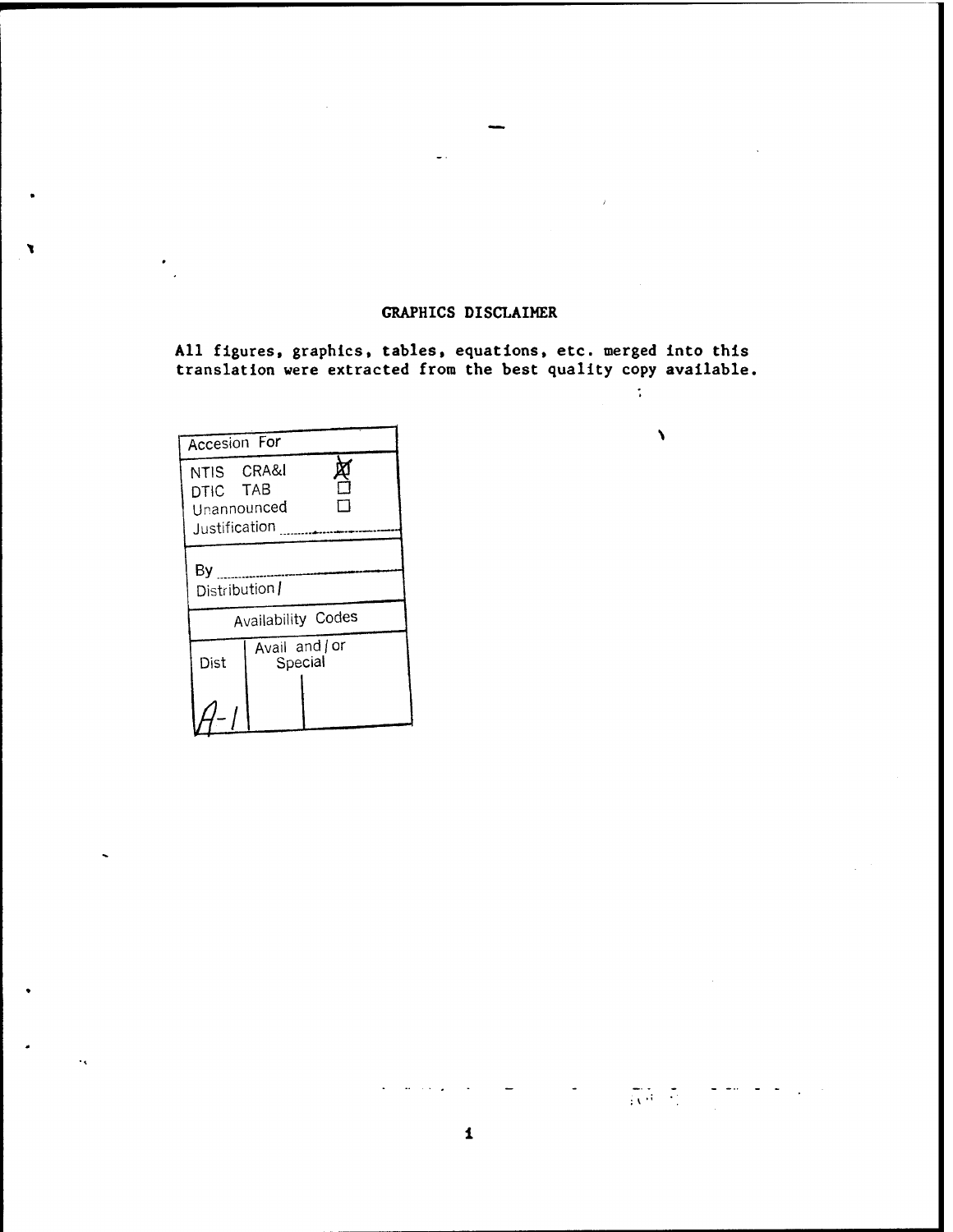Developing the utilization of space, exploring whether or not mankind can carry out mining on such celestial bodies as the moon, Mars, and so on, production without gravity and without pollution, the establishment of astronavigational launching pads free of gravity and astronomical observation stations without atmospheric turbulence; whether or not it is possible to make use of the huge amounts of energy bursting out from celestial bodies, and, in conjunction with that, research the energy production mechanisms in order to supply mankind with a new energy source; detailed study of the material make up of celestial bodies, as well as configuration, size, chemical and physical properties and their coordinates and movements, further research on the formation and evolution of star systems and stars, researching changes in the earth as well as their dangers for mankind, and so on--all these are problems celestial physicists, astrogeodesists, space astronomers, and astronavigation specialists are anxiously awaiting answers for. This then requires constantly raising light gathering capabilities in order to observe celestial bodies and star systems which are darker, smaller, and farther away; constantly raising resolution in order to study the fine structures of celestial bodies in more detail so as to facilitate high accuracy measurements of the positions and movements of celestial bodies and physical parameters such as the brightnesses and optical spectra associated with celestial bodies, temperatures, masses, magnetic fields, and so on, and, in conjunction with this, having a simultaneous view toward the tracking and survey of large spacecraft

*IT*

<sup>\*</sup> Numbers in margins indicate foreign pagination, Commas in numbers indicate decimals.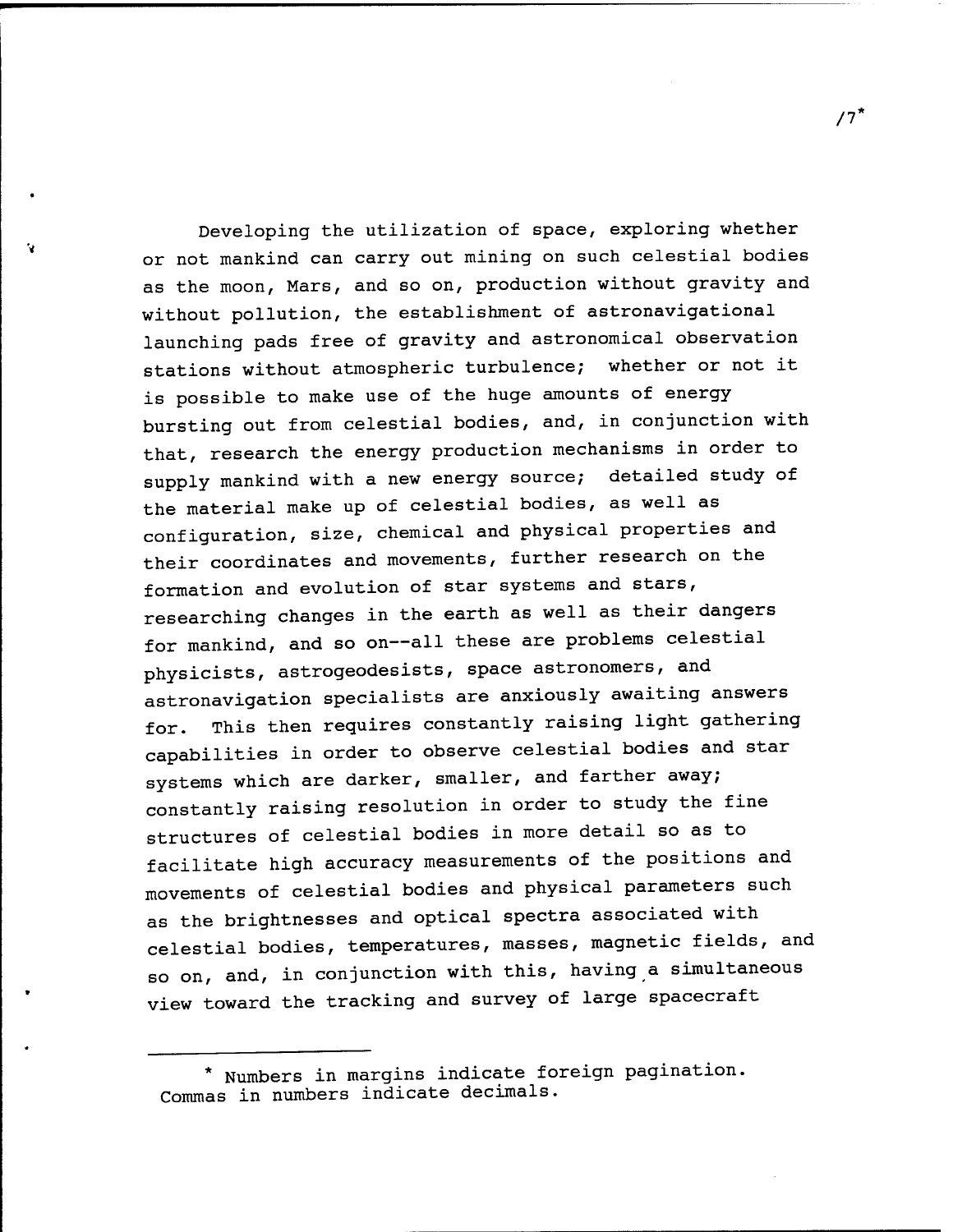after launch. To this end, various nations are all in mutual competition to develop large telescopes. For example, the U.S. has invested several billion U.S. dollars to set up two 10 meter and five <sup>8</sup> meter mirrors. The European Southern observatory set up four 8 meter mirrors. Great Britain and Japan each set up one <sup>8</sup> meter mirror. This even goes to the point of India, after completing 2.34 meter mirrors, also preparing to build one 7 meter mirror. These telescopes will all be built before the year 2000.

China, more than 2000 years ago, already discovered using the ancient Chinese sundial in order to observe the sun. Later, discoveries were also made of horizon, eguatorial, and ecliptic theodolites, guadrants, abridged armilla, armillary spheres, and celestial globes. After liberation as well, there was successful development of 2.16 meter and 1.56 meter telescopes. However, compared to other countries in the competition to develop large model telescopes, China has already fallen behind in this area. This is very much out of character with China's position as a great nation. In order to develop China's astronomical and astronavigation activities and to make observations contributing to united world organizations, a type of plan was put forward to build one 4.3 meter optical infrared telescope in the year 2000, and, after that, with Beijing observatory's 2.16 meter telescope tied in together use optical interference to reach over 10 meter aperture resolutions. As far as this type of optical composite aperture telescope design--as shown in Fig.1 and Fig.2--is concerned, construction costs are low, construction periods are short, and they are capable of relatively guickly reaching advanced international levels.

/8

 $\overline{2}$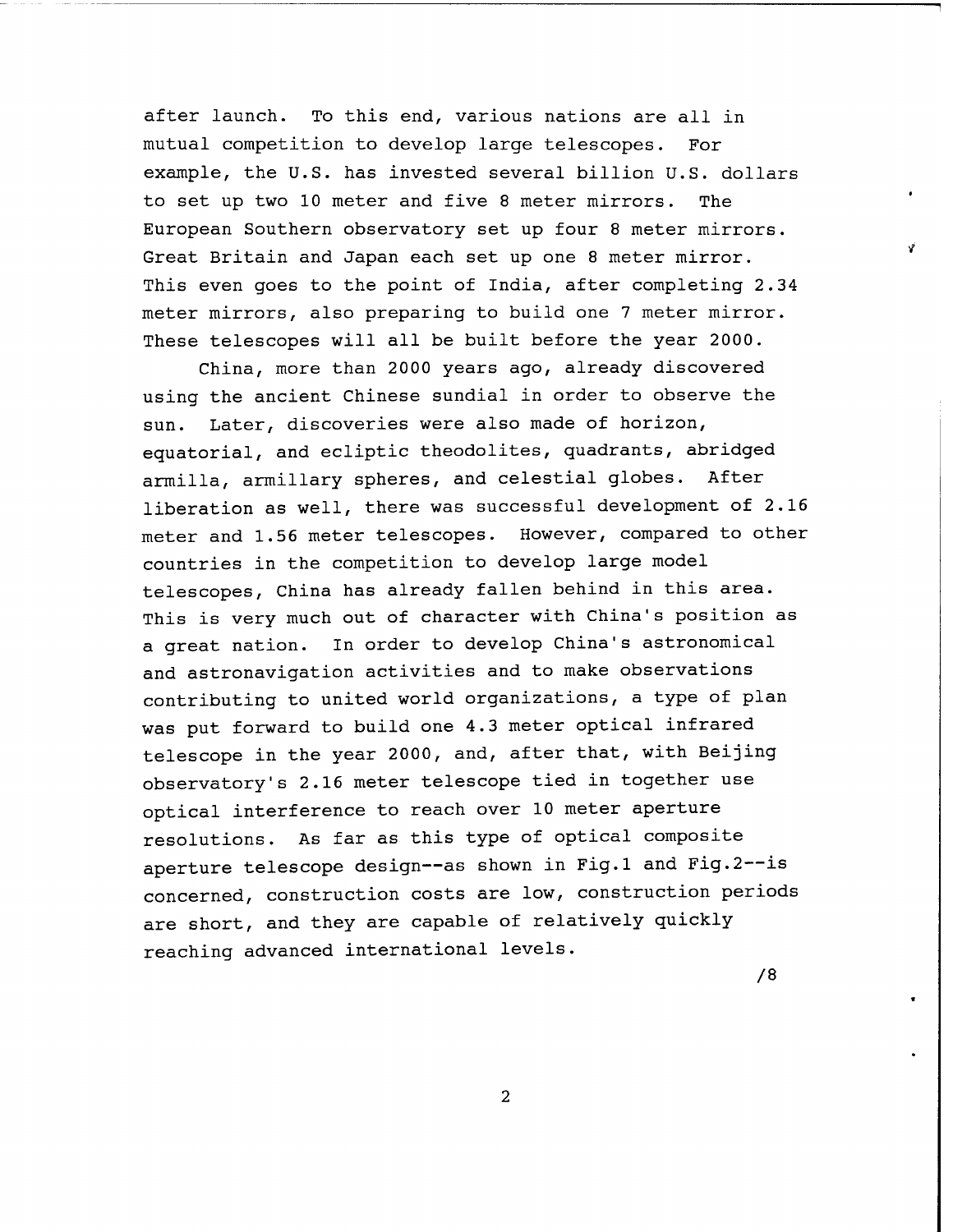

Fig.l Principles of Star Light Interferometer and Noncoherent Light Gathering Systems

Key: (1) 2.16 Meter Telescope (2) 4.3 Meter Telescopes (3) Light Spectrometer Slit (4) Noncoherent Light Beam (5) Vacuum Conduit (6) Star Light Interferometer



Fig.2 Optical Composite Aperture Telescope Observatory

Key: (1) 2.16 Meter Telescope Dome Chamber (2) 4.3 Meter Telescope Square Cylinder Top Chamber (3) Spectroscope (4) Elevator (5) Control Building (6) Vacuum Conduit (7) StarLight Interferometer Chamber (8) Meter

 $\overline{3}$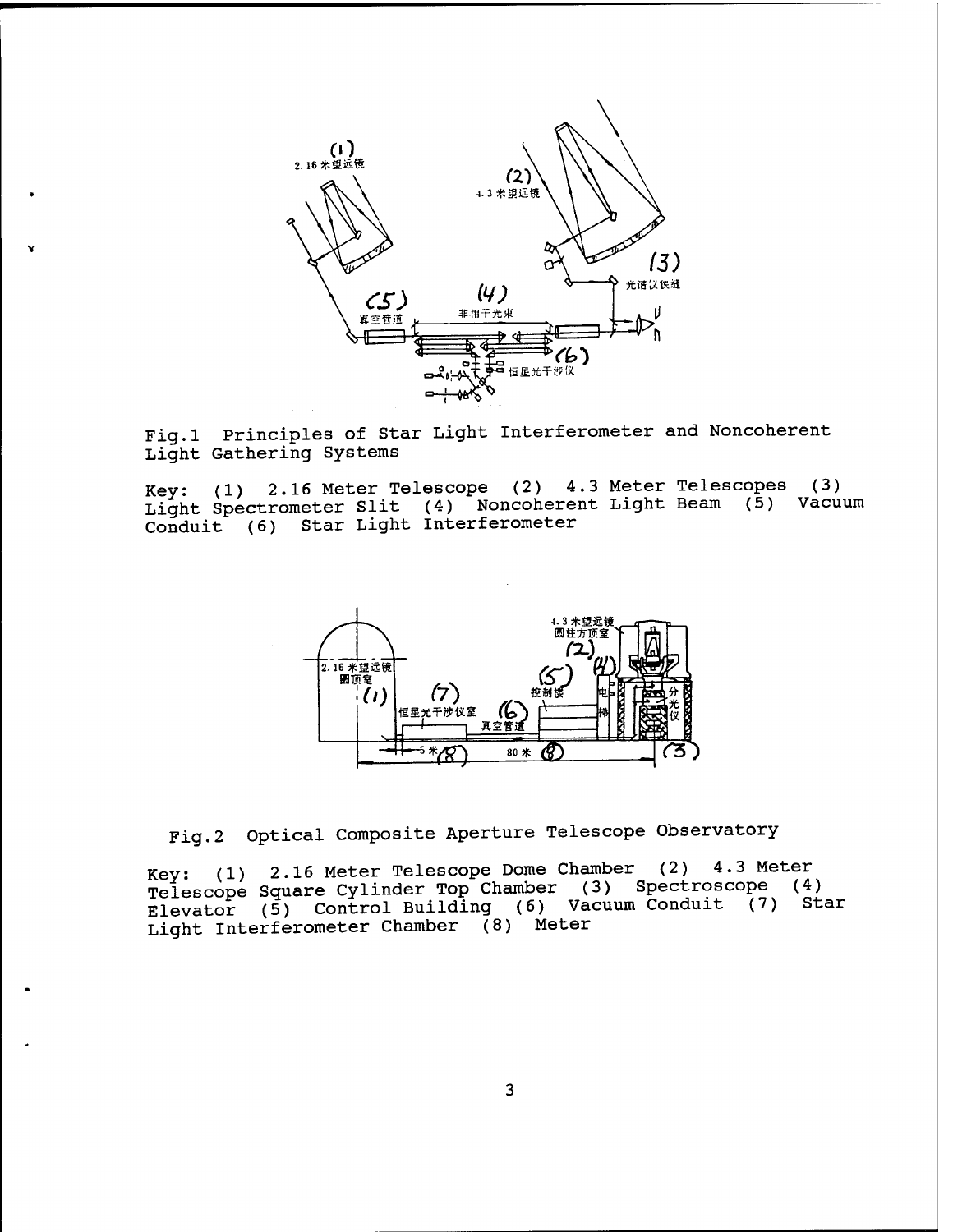|                         |                | 各国已完成的单镜面 3.5 米口径以上望远镜一览表 |                     |                           |                          | 8.            |           |
|-------------------------|----------------|---------------------------|---------------------|---------------------------|--------------------------|---------------|-----------|
| 序号                      | 口径             | 名称(3                      | 国别(4                | 台址(5                      | 型式"                      |               | 【D社焦比完成日期 |
| l                       | $6\frac{1}{2}$ | Special Str<br>0bs. T.    | が(10)               | Zelenchuk                 | * <sub>L91</sub> 世平式(/8) | $\frac{1}{4}$ | 1976年2    |
| 2                       | 5米             | Hale                      | 美<br>n              | Mt. Palomar               | 赤道马蹄式                    | 1/3.3         | 1949年     |
| $\overline{\mathbf{3}}$ | 4.2米           | WHT                       | (12)<br>英           | La Palma                  | 地平式()8)                  | H/2. 5        | 1987年     |
| 4                       | 4米             | <b>CTIO</b>               | 美<br>ωυ             | Cerro Tololo (日)赤道马蹄式     |                          | f/2.8         | 1974年     |
| 5                       | 4 米            | <b>KPNO</b>               | 蓌<br>m              | Kitt Peak                 | (4) 赤道马蹄式                | 1/2.8         | 1973年     |
| 6                       | 3.9米           | AAT                       | 英澳<br>73            | Siding Spring             | (4)赤道马蹄式                 | 1/3.3         | 1974年     |
| 7                       | $13.8*$        | <b>UKIRT</b>              | 72<br>英             | Mauna Kea                 | DO标道轭式                   | f/2.5         | 1980年     |
| 8                       | 13.6米          | <b>CFHT</b>               | 加拿大,法国<br>美(夏威夷744) | Mauna Kea                 | ①儿赤道式                    | 1/3.8         | 1979年     |
| 9                       | $13.6$ $*$     | <b>ESO</b>                | 欧共体(1               | La Silla                  | 21)赤道式                   | f/3           | 1976年     |
| 10                      | $13.5$ 米       | <b>MPI</b>                | 德,西班牙               | Calar Alto<br>′ທ          | 赤道式<br>21                | f/3.5         | 1986年     |
| 11                      | $13.5*$        | NTT                       | 欧共体                 | ESO <sub>1</sub> La Silla | 19地平式                    | 1/2.2         | 1988年     |

«BBSAKUMMI 3.5 \*Dsu±astt-B«

(Page 8 Upper Left) Display of Telescopes Various Nations Have Already Completed with Single Mirror 3.5 Meter Apertures or More

Key: (1) Serial No. (2) Aperture (3) Nomenclature (4) Nationality (5) Location (6) Type (7) Main Focal Ratio Completion Date (9) Meter (10) Soviet (11) U.S. (12) (13) Anglo-Australian (14) Canada, France, U.S. (Hawaii) (15)E.E.C. (16) Germany Spain (17) E.E.C. (18) Horizontal (19) Equatorial Horseshoe Type (20) Equatorial Yoke (21) Equatorial (22) Year (8) U.K.

 $\overline{4}$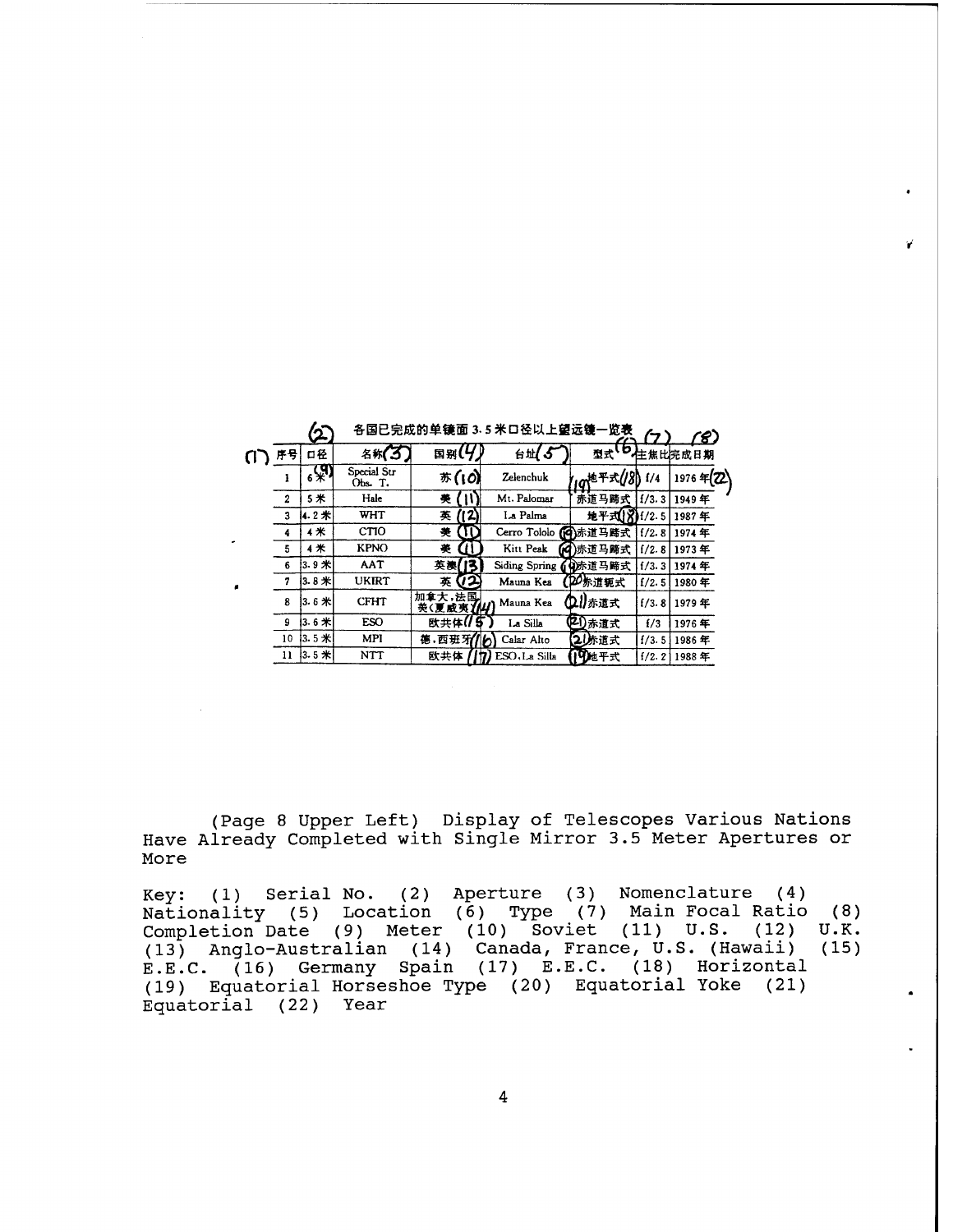I. New 4.3 Meter Optical Infrared Technology Telescope Design Plans

At the present time, various countries have already completed telescopes with single mirror apertures of 3.5 meters or above as shown in the Table. As a result, if China also develops 3.5 meter mirrors, then, our position in the international astronomical world is too low. If we develop 4.3 meter mirrors, we will then be able to clearly raise China's astronomical position. Moreover, the capability exists to design and develop this successfully. The reason is that—if <sup>6</sup> meter or <sup>8</sup> meter mirrors are built—mirror blanks then become a problem. Moreover, there are no appropriate sites, and there are difficulties in all the areas of finances, eguipment, as well as technology. Also, the microcrystalline glass of a 4.3 meter curved moon shaped thin main mirror weighs 3.7 tons. It is possible to use the melting furnace of the Xinhu Glass Plant to renovate the original 2.16 meter mirror to produce it. It is also possible to place an order with the Russians. Moreover, 4.3 meter mirror development conditions are already basically in hand. In conjunction with that, it is possible to install it at Xinglong observatory. In this way, there is then a capability to strive for completion of construction in the year 2000.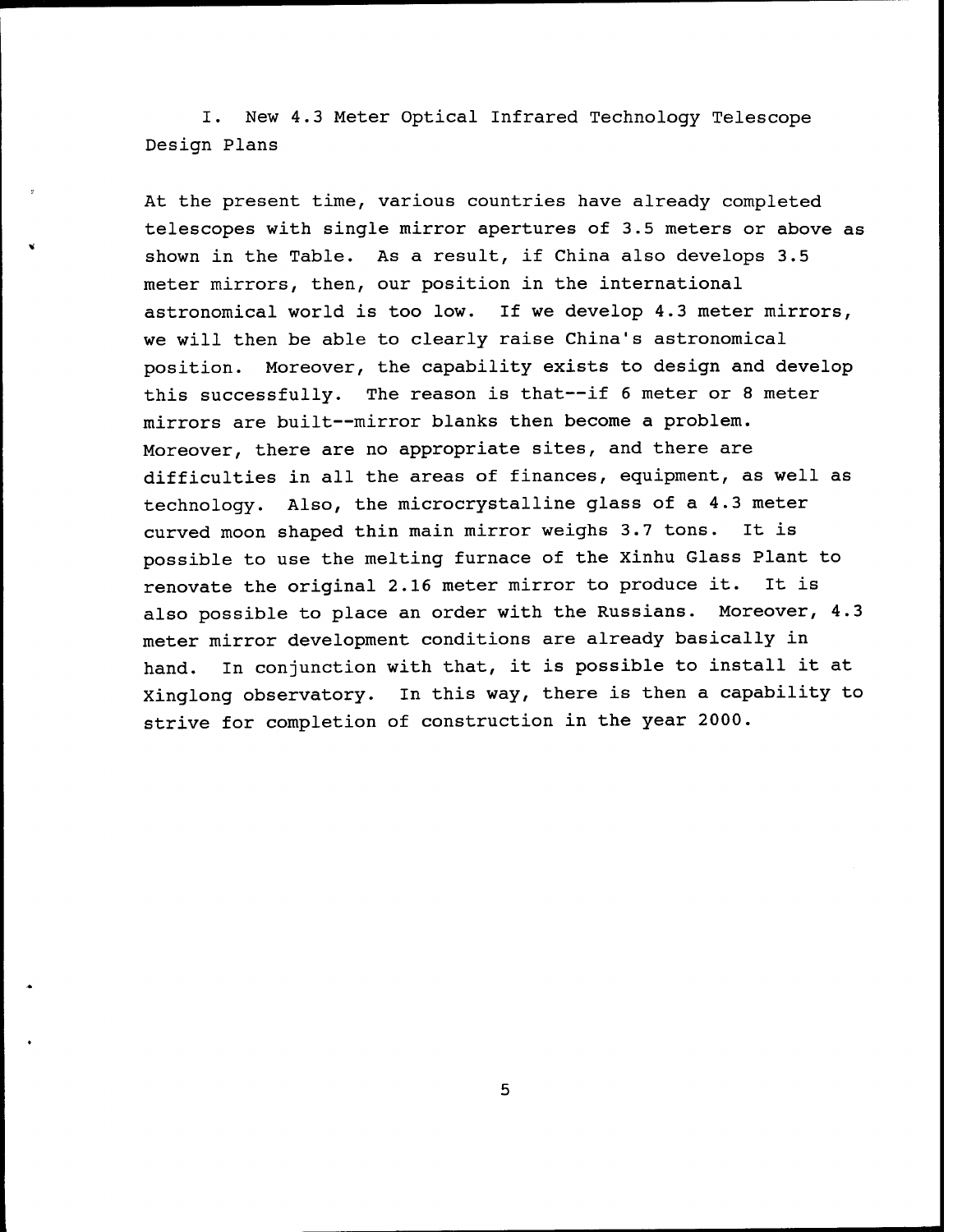

Fig.3 4.3 Meter Optical Infrared Telescope

Key: (1) Angular Contact Bearing (2) Pitch Gear Drive (3) Single Row Centripetal Bearing (4) Thrust Ball Bearings (5) Directional Gear Drive (6) Directional Friction Support and Drive

Due to horizontal type telescopes possessing the flaws of large volumes, bulkiness, crowding in domes, high construction costs, and so on, as far as 4.3 meter mirrors are concerned, it was determined to opt for the use of Fig.3's flat structure. It is a kind of symmetrical structural form. The stressing situation is good. The structure is simple. Volumes are small. Weights are light. Construction costs are low. There are also two resistant focal points associated with instruments of expandable weight and large volumes. In order to complete all the operations associated with celestial physics, the requirements of astrogeodesy, space astronomy, and astronavigation are considered at the same time. In particular, numerous focal points and multi use systems were designed as shown in Fig.4. The systems in question opt for the use of main focal ratios f/2 and focal resistant ratio f/13 associated with high light gathering capacity R-C Kasaigelin (phonetic) systems. Use is made of 3 piece correctable mirrors in order to increase image quality. The viewing field is 1°. A 10 cm thick crescent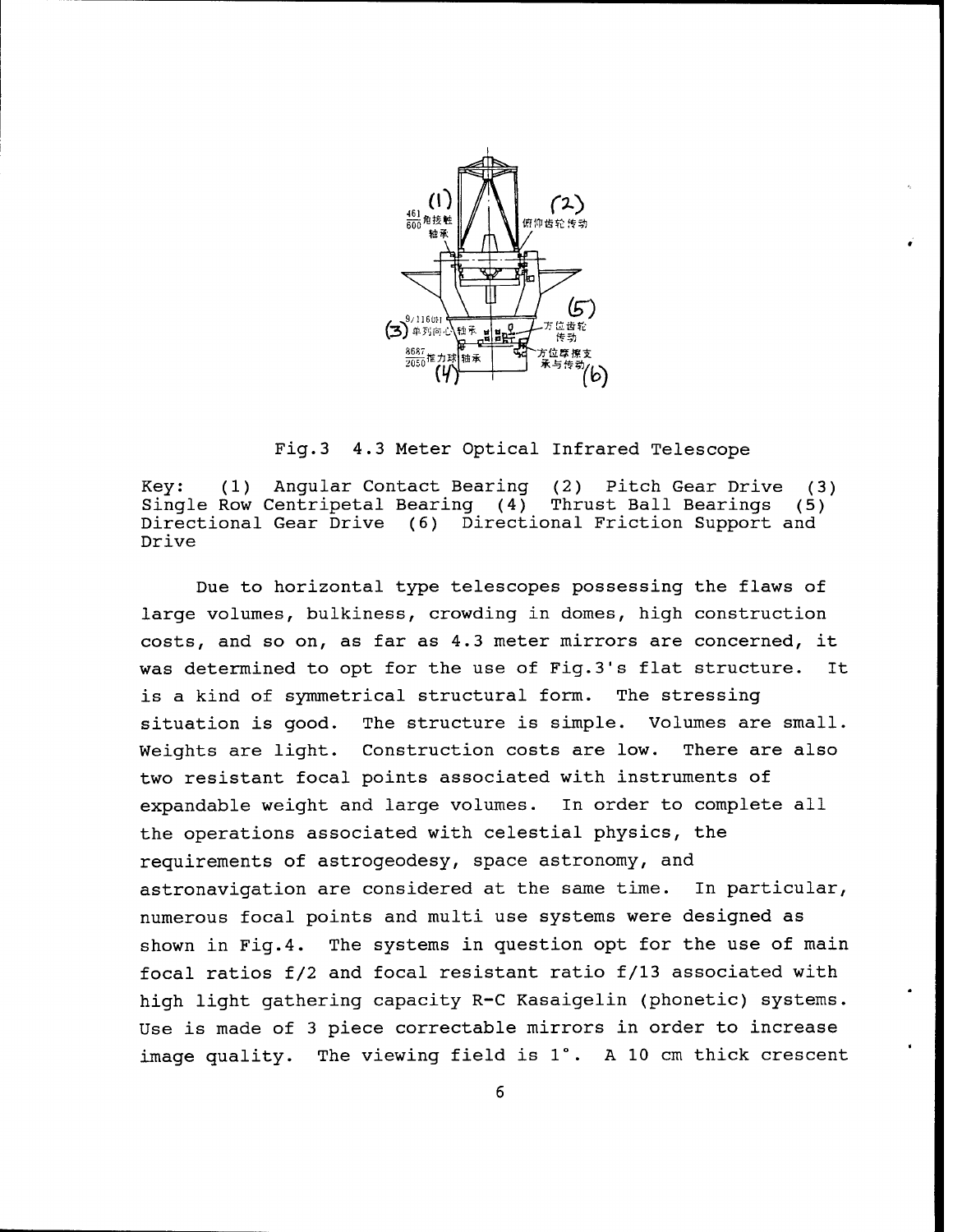moon shape thin main mirror uses an active optical measurement and control system to raise image quality. Main focal points are capable of detecting celestial objects in large viewing fields extremely far away and extremely dark and weak. In order to raise instrument utilization rates, observation wave bands are taken and expanded to 15 microns to do infrared sky patrol and space monitoring, infrared star maps, brightness measurements of dark sources, and spectrum analyses. In conjunction with that, it is possible to make observations in daylight or bright moon light. It is set up to have an f/15 calorie focus system. The first resistant focus sets up a 97 unit self-adjusting compensating deformation mirror and a Shack-Hartmann wave front detector. It is capable, in the 1.5-15 micron area of making observations of high resolution precision structure imagery approaching extreme seeing limits. The focal ratio is f/13. The second resistant focus sets up a CCD camera as well as a guiding star system, a TV monitored control, photon counter, multitarget multioptical fiber spectrograph, as well as high resolution optical spectrometer, and so on. There are systems to quickly, accurately, and conveniently replace ancillary instruments. f/35 refractive focus systems are capable of making relatively bright star imagery observations and measurements such as high chromatic dispersion and high resolution spectra, luminosity, and so on. Through vacuum conduit, over 10 meter aperture resolutions are reached with 2.16 meter mirror connection device optical interference. In order to make it easy for large fields of view to sweep the sky, on the sides of the middle piece, there is installed a 15cm star seeking mirror. The focus ratio is f/5. The field of view is 4°. The power is 40x.

 $7\overline{ }$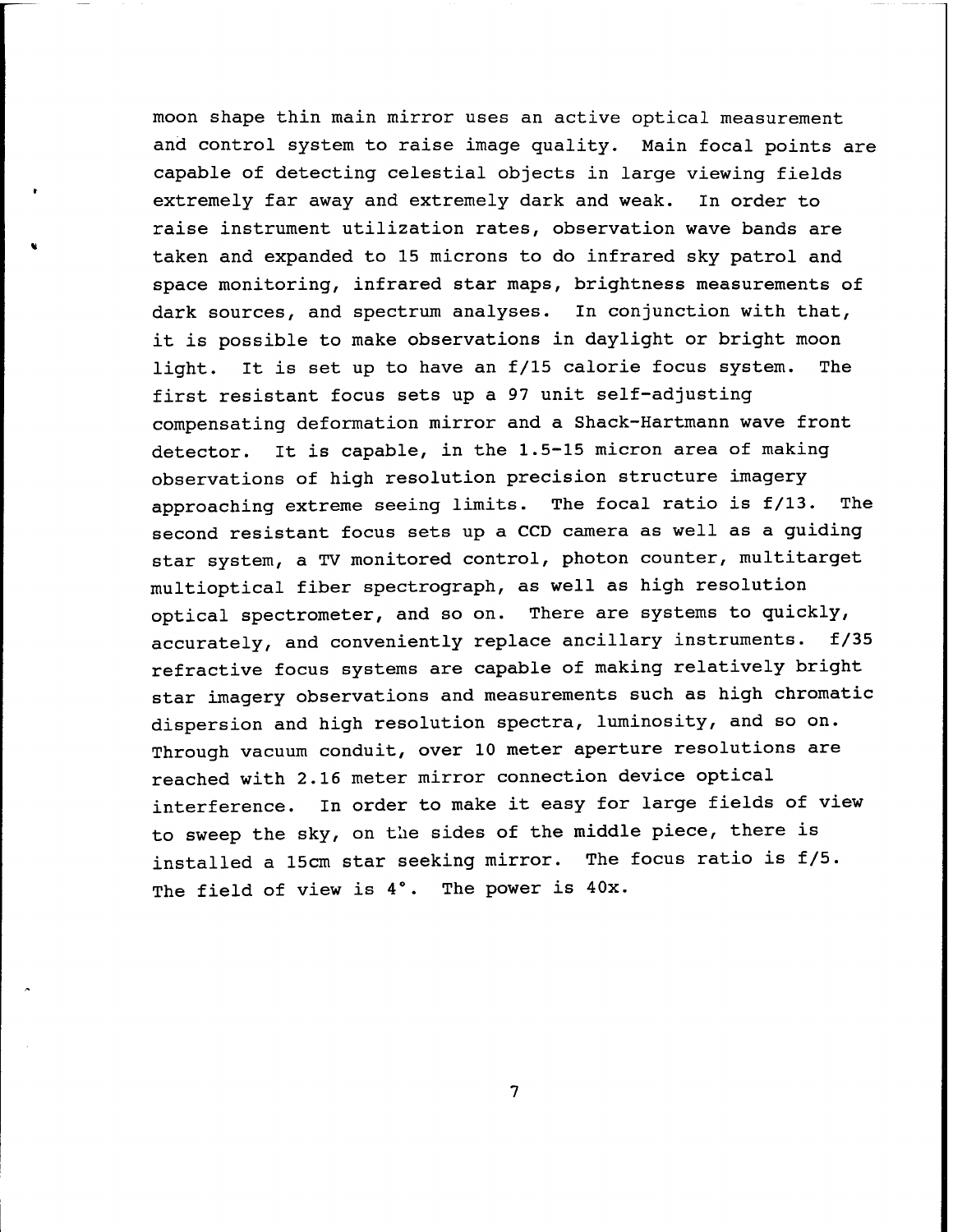

Fig.4 4.3 Meter Optical Infrared Optical Telescope System Key: (1) Main Focus CCD Camera (2) Correction Mirror (3) Secondary Mirror (4) Self-Adjusting Deformation Mirror (5) Resistant Focus CCD Camera (6) Resistant Focus CCD Camera (7) Shack- Hartmann Wave Front Detector (8) Active Compensation Device (9) Shack-Hartmann Wave Front Detector (10) Blocking Focus CCD Camera (11) Refractive Focus CCD Camera Conduit (13) Interferometer

/9

As far as the telescope tube is concerned, option is made for welded trusses of Serrureier triangular seamless steel tubing associated with wide open egual curvature designs. When there is a reguirement for the mirror tube to point to some arbitrary position, the relative curvature between the main and secondary mirrors < 0.03 microns. The relative inclination is < 2 minutes. Replacement of secondary mirrors uses localized change over of the secondary mirror cage as shown in Fig.5. When using a refractive focus, the secondary mirror cage is turned 180° to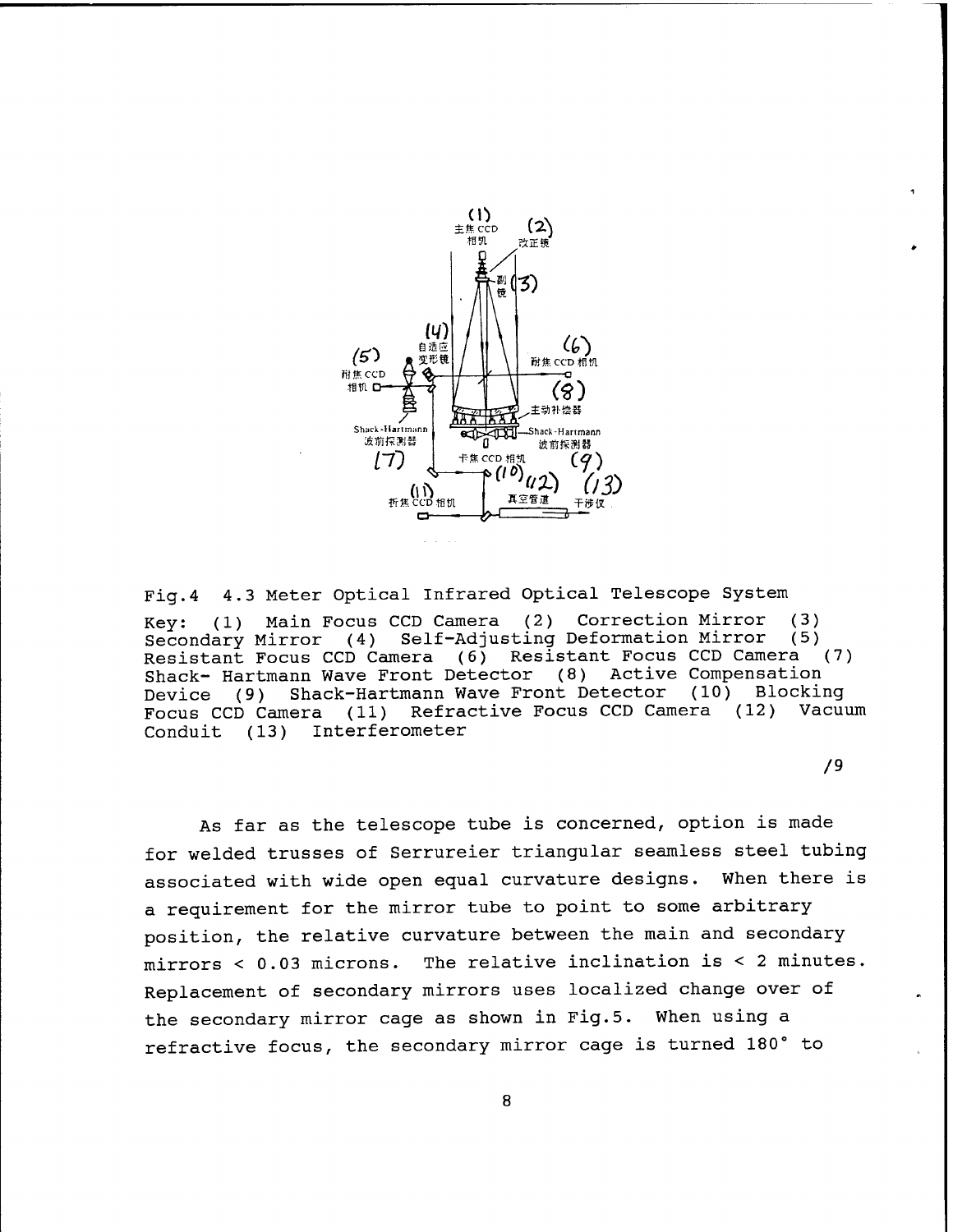make the refractive focus secondary mirror point down. When using infrared<br>is put on. Us blocking focus, the infrared secondary mirror cage<br>is made of linear force moment also . rs put on. Use is made of linear force moment electric motors to do 4 minute oscillations at  $10-20$  Hz oscillation frequency. When using the main mirror, the secondary mirror cage is taken down. Secondary mirrors use gas cushions to act as side supports using vacuum suction pads fixed to the back. Using gears and racks 30cm foci adjustments are made using grating measurements to carry out dimensional control. CCD and dry plate cameras can be<br>switched for each other. Secondary mirror chambors was for Secondary mirror chambers use four offset wing beams as supports.

The crescent moon shaped 10cm thick main mirror weighs 3.7<br>tons. It is supported on 69 20tius 20tius? It is supported on 68 active optical compensation devices. As shown in Fig.6., it is possible to measure and control surface shape to a precision <  $\lambda/20$ . The bottom surface of the main mirror has Shack-Hartmann wave front detectors. The upper end has safety limit position plates. The center has a fixed steel sleeve. The bottom surface of the main mirror and the side surfaces are painted with heat insulation adiabatic layers. The middle piece has 8 open type main mirror covers. The center has reflector mirrors and stops associated with two high speed replacement resistance foci and refractive foci light paths. Four offset wing beams are used as supports.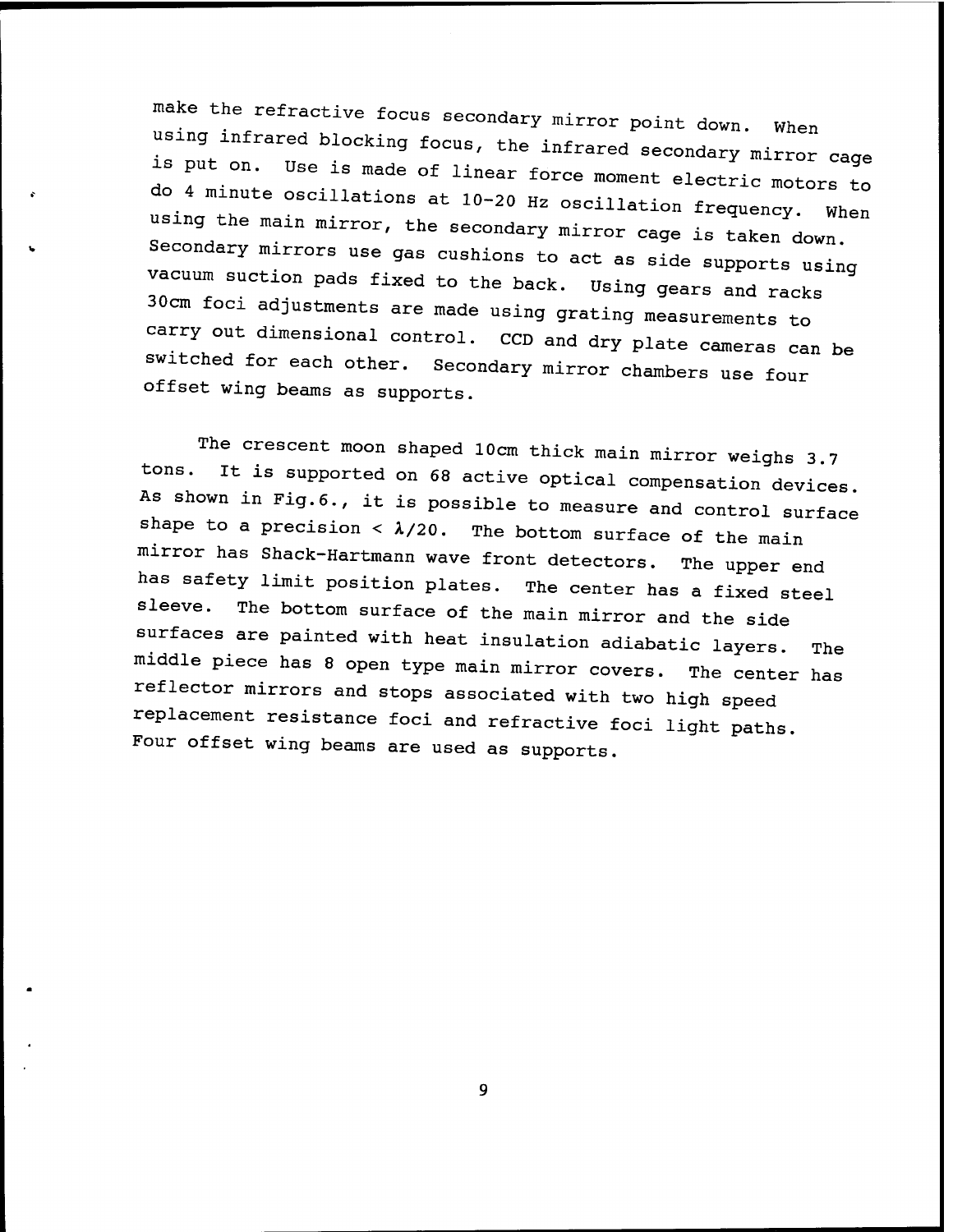

 $\gamma$ 

Fig.5 Secondary Lens Chamber Structure Diagram

Key: (1) CCD Camera (2) Optical Filter Chips (3) Dry Plate Camera (4) Gear and Rack Focus Adjustment (5) Infrared Secondary Mirror (6) Linear Force Moment Electric Devices (7) Refractive Focus Secondary Mirror (8) Secondary Mirror Cage (9) Resistant Focus Secondary Mirror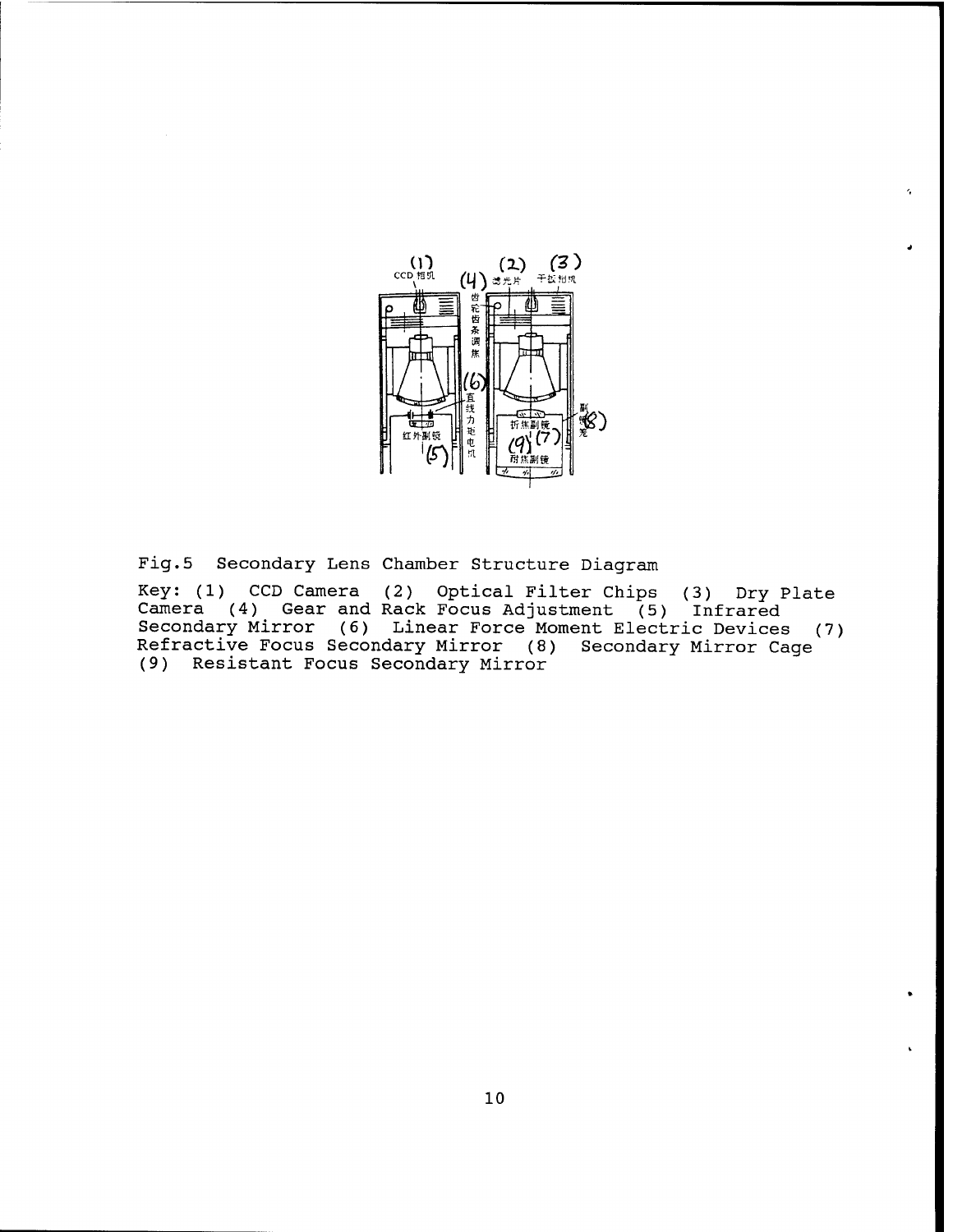As far as high rigidity pedestal frames, as shown in Fig.3, are concerned, through mirror tubes supporting 40<br>a horizontal axis, axial necks with 600mm diamete a horizontal axis, axial necks with 600mm diameters use 461/600 diagonal contact ball bearings to support radial and axial bearings. The structure is compact. Cleanliness is higher than with hydraulic bearings. Vertical axis systems support a weight of 120 tons. use is made of 8687/2050 thrust ball bearings to support weights of 80 tons. The rest of the weight is driven, in conjunction with that, by 12 sets of friction wheel elastic supports. Radially, use is made of two 9/1160H single row centripetal ball bearing positions. There are level adjustment structures.

In order to guarantee that mirror tubes are able to accurately and rapidly aim at any star in half the sky, and, in conjunction with that, track it accurately, it is necessary to be able to quickly, slowly, slightly, and permanently move. it requires that twisting tubes be capable of pitches of  $0 - 95$ °. Azimuths are  $\pm 270^\circ$ . Turning and tracking speeds are  $0 - 5^\circ$ /sec. Accelerations are  $0 - 0.5^{\circ}/\text{sec2}$ . Pitch uses grade 5 precision column straight gears associated with  $m = 5.21 = 480.22 = 24$  and paired with an  $m = 3$ , i=10  $/20$  speed reduction box. Directional friction drive uses 5.4 meter diameter friction plates and friction wheels with diameters of 200mm paired with a  $3,i =$ 20/40x20/80 speed reduction box. Use is made of 250LYR-C1 model digital broad speed adjustment direct current force moment electrical device - speed measurement device sets to drive. In order to eliminate electrical devices where gear gaps set up counter moments of force (capable at high speeds of assisting movement in positive directions), use is made of a highly stable direct current power source to supply electricity.

Real time operation control systems are capable of being fully automatic, semiautomatic, or manually operated. Astronomers and experts in astronavigation are capable, on their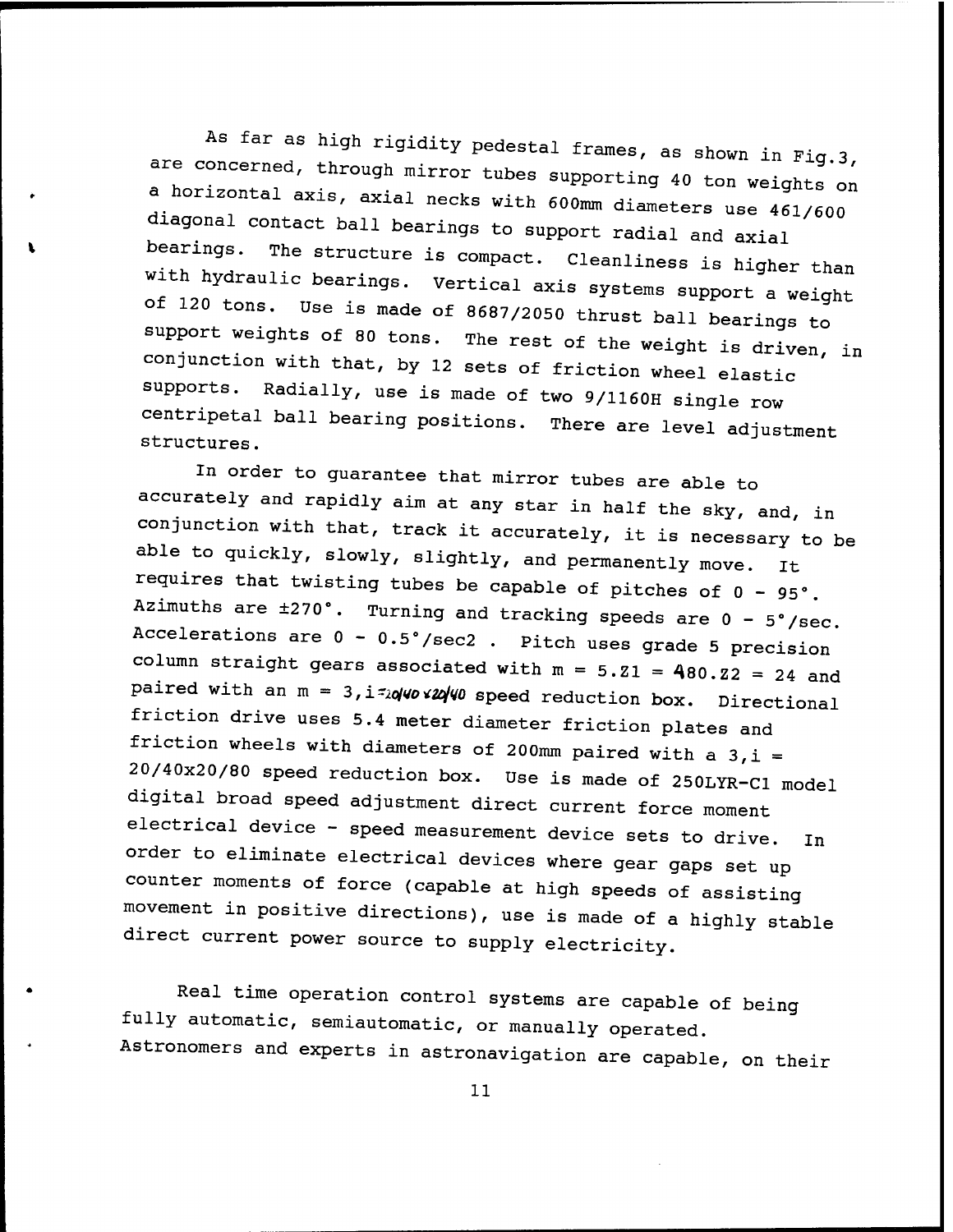own laboratory television screens—through remote control synchronous satellite observations—of composing observation programs, automatically optimizing various types of parameters, carrying out data processing on observation results, analyzing, inferring, and making policy. In order to guarantee operational reliability and low cost, option was made for the use of multiple micro computers to carry out parallel control of systems doing the operations set out below:

 $\overline{A}$ 



Fig.6 4.3 Meter Crescent Moon Shaped Main Mirror and Active Optical Compensation Device Chamber

Key: (1) Stepped Electrical Devices

1) operation, monitoring, control, and display; 2) direction, tracking control, configuration monitoring; 3) CCD imagery collection, processing, and recording; 4) active and self-adjusting optical measurement and control; 5) synchronous satellite digital code transmission remote control observations; 6) optical interference system light axis parallel and course deviation compensation measurement and control, signal reception and processing, and so on.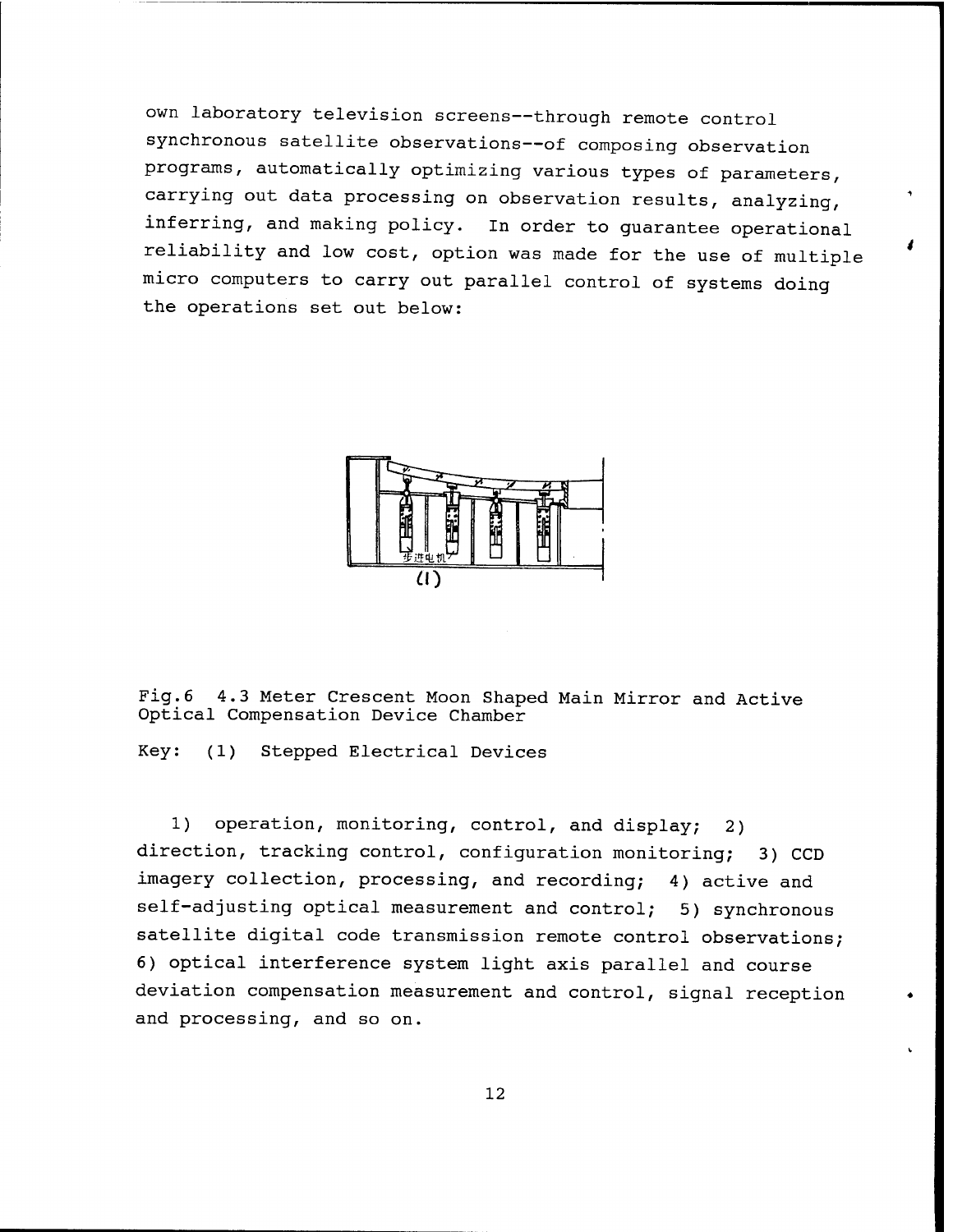

Fig.7 Star Light Interference System Light Path Diagram Key: (1) Incandescent Lamp (2) He-Ne Laser (3) Light Filter<br>Device (4) Pin Hole (5) Shutter (6) CCD [Illeqible] (7) Device (4) Pin Hole (5) Shutter (6) CCD [Illegible] (7) Piezoelectric Ceramic Drive (8) CCD Camera (9) TV Monitor Control (10) [Illegible] Tube (11) [Illegible] Eyepiece

II. Star Light Interference System Design Plans

In order to reduce the influences of stray light and atmospheric turbulence, lower construction costs, and facilitate the construction of an interferometer chamber built on a good base, resistant to earthquakes, and with a constant temperature, a small volume interferometer as shown in Fig.7 was designed. In order to achieve interference with equal light strengths, the interferometer chamber in Fig.2 is far away from the 4.3 meter mirror, making the image forming light beams attenuate. /10 Moreover, use is made of stops for regulation, making light strengths equal to the 2.16 meter mirror in order to raise the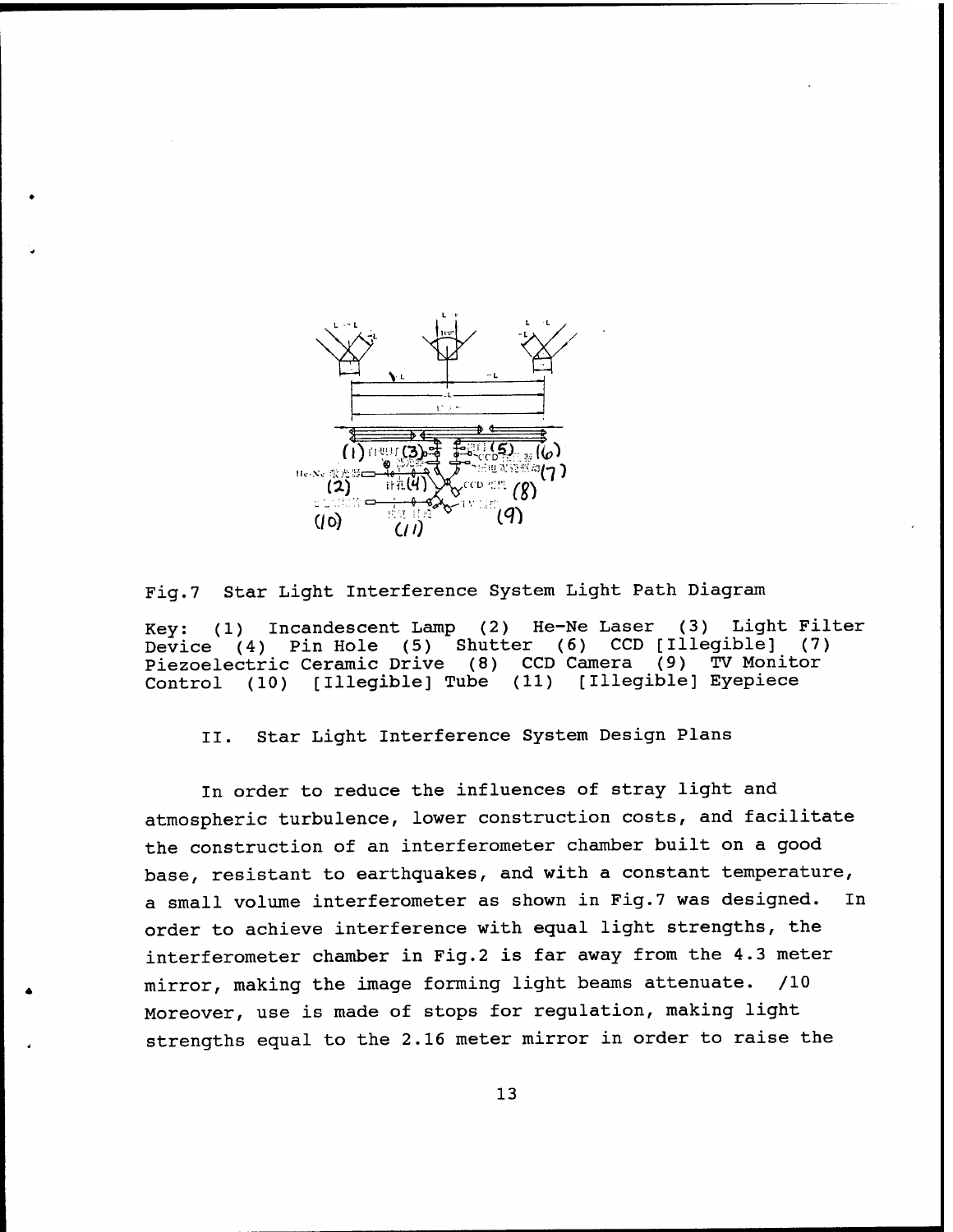contrast of interference bands. Use is made of reflection type corner prisms in order to make quadruple reflections some type course error compensation lengths to shrink to CaUSln9

 $\mu$  - b x cos  $\theta/m=80xcos40°/4=15.3m$ , Here  $L = b$  x cos  $\theta/m=80x\cos 40^{\circ}/4=15.3$ m. Here, one assumes that the<br>baseline distance between the two telescopes is  $b = 80$ m. Using<br>cylindrical quides and step motor  $h$ . Daseline distance between the two telescopes is b = 80m. Using<br>
cylindrical guides and step motor driven friction wheels with<br>
50mm diameters, with guide stars, prism frame movement speeds v<br>
= 300mm/sec. When he with 50mm diameters, with guide stars, prism frame movement speeds  $v_1$  = 300mm/sec. When tracking fixed stars,  $v_2$  = 329 microns/sec. Micro adjustments of path errors use piezoelectric ceramic duisatisfying the requirements of  $\lambda/10$  path deviation Then tracking fixed stars,  $V2 = 329$  microns/sec.<br>ts of path errors use piezoelectric ceramic drive<br>The micro adjustment rate is 0.018 microns,<br>requirements of  $\lambda/10$  path deviation compensation. The micro adjustment rate is 0.018 microns, Path deviation measurements was also path deviation compensation Path deviation measurements use dual frequency laser interferometers. 0.2 minute light axis parallelism--besides<br>requiring that the two telescopes do synchronous tracking of a star being measured--uses piezoelectric ceramic drive orthogonal<br>prisms for compensation. Due to the striation bands of the two beams of coherent light including information on surface strength distributions of heavenly bodies, as a result, from the amplitudes of the band patterns and phases, it is possible to measure out such celestial body parameters as the positions of<br>stars, angular diameters the distance is

III. Conclusions

With the support of experts and leaders in the fields of astronomy, astronavigation, and engineering technology from all over the country and under the direct leadership of the national science committee and the Academia Sinica, working through the All China Association and on the foundation of unity and m<br>trust, efforts are exerted in common. China's 4.3 motors trust, efforts are exerted in common. China's 4.3 meter optical infrared telescope can be finished in the year 2000. After that, moreover, connecting machines to the 2.16 meter mirror, it makes light interference reach over 10 meter aperture resolutions,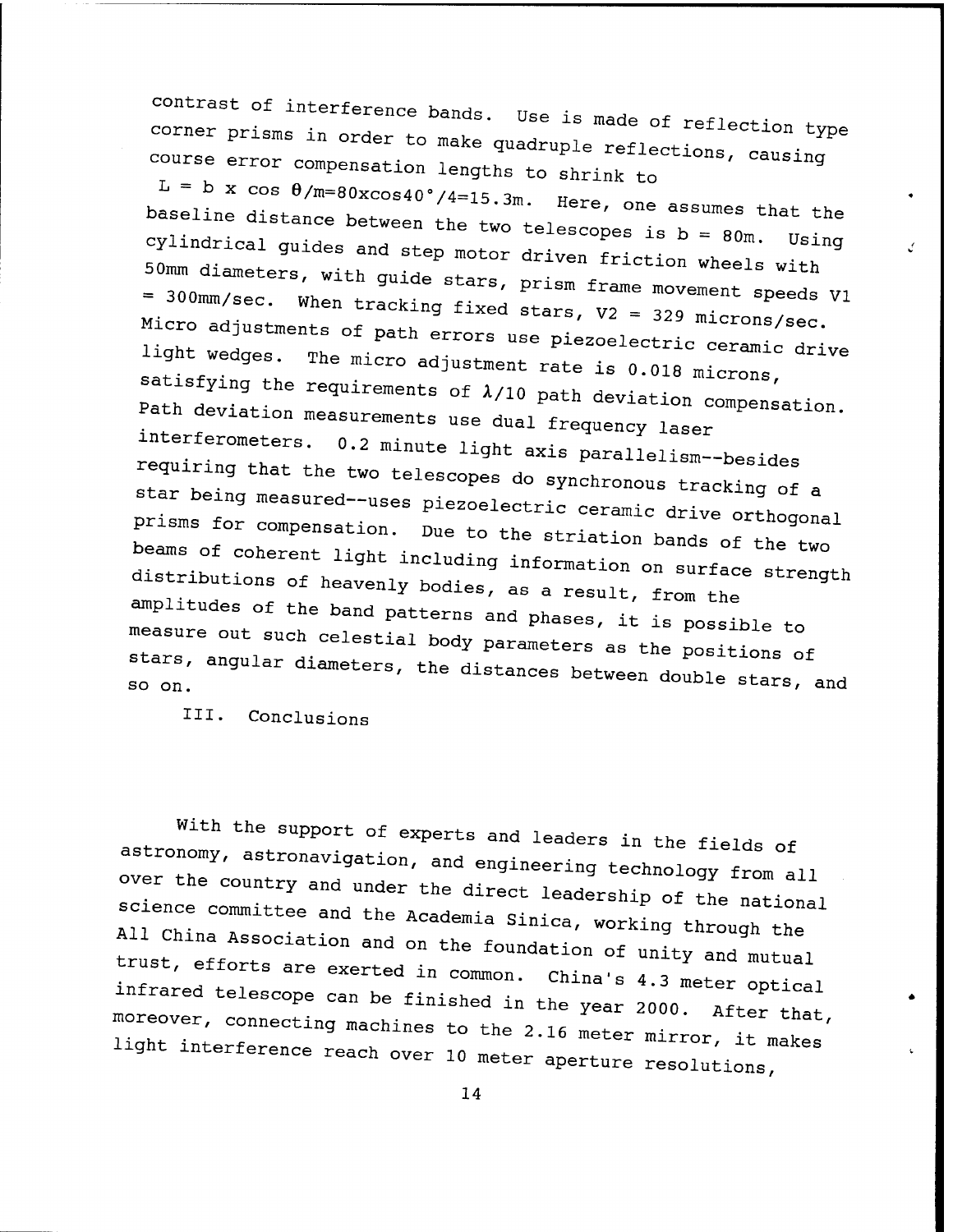achieving synchronous development with the large model telescopes of various nations of the world as well as synchronous research into the great achievements of the whole world in the subjects of astronomy and astronavigation, thereby raising China's international position and high technology level.